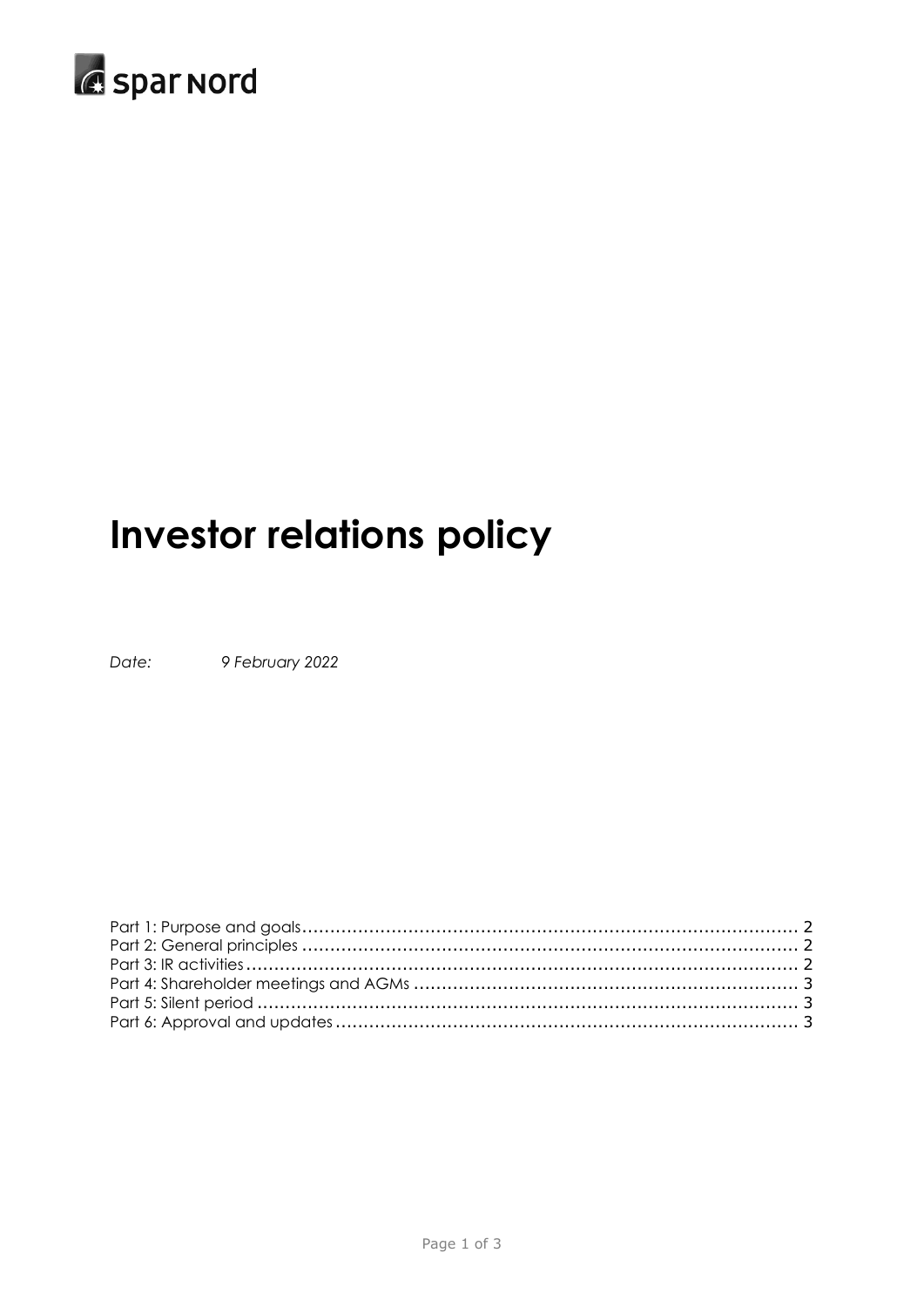

# <span id="page-1-0"></span>**Part 1: Purpose and goals**

Spar Nord Bank's (the Bank) investor relations policy has been prepared in accordance with the Bank's vision and strategy and applicable legislation with pertaining guidelines and executive orders, including in accordance with the Danish recommendations on corporate governance.

#### **1.1 Purpose**

The purpose of Spar Nord's investor relations activities is to enable market participants to obtain the best possible overview of Spar Nord as a company and as an investment opportunity. The overarching principles for the activities are laid down in this policy.

#### **1.2 Goals**

Spar Nord has an ambition of providing relevant and readily understandable information to both existing and prospective investors. Accordingly, Spar Nord aims to provide open and adequate information on a timely basis to shareholders, analysts or other stakeholders.

To achieve this, it is a key prerequisite to ensure that Spar Nord consistently complies with applicable legislation and the disclosure requirements applying to companies listed on Nasdaq Copenhagen.

## <span id="page-1-1"></span>**Part 2: General principles**

The Bank's Executive Board and Head of Investor Relations are authorised to act as Spar Nord spokespersons in general communications with capital market participants. Spar Nord's information is communicated through 1) announcements and 2) meetings with stakeholders.

Announcements are either scheduled, such as annual or quarterly reports, recurring announcements such as information about insider trading or ad hoc announcements about matters such as organisational changes. Spar Nord publishes all information which according to applicable legislation is considered relevant to the price of the Bank's shares. All announcements are published in both Danish and English.

All information which is considered price-sensitive will be published through company announcements before the information is provided to other groups. Announcements are published through service providers and will as soon as possible thereafter be available at www.sparnord.com.

## <span id="page-1-2"></span>**Part 3: IR activities**

As part of the IR activities, the Executive Board and the Head of Investor Relations meet regularly with external stakeholders. This includes meetings with individuals, group presentations and presentations at conferences. In connection with the release of quarterly and annual reports, Spar Nord arranges roadshow events with presentations of its financial performance.

Roadshows and other meetings with professional investors are often arranged by Danish and international investment banks, which are appointed by Spar Nord with due consideration to